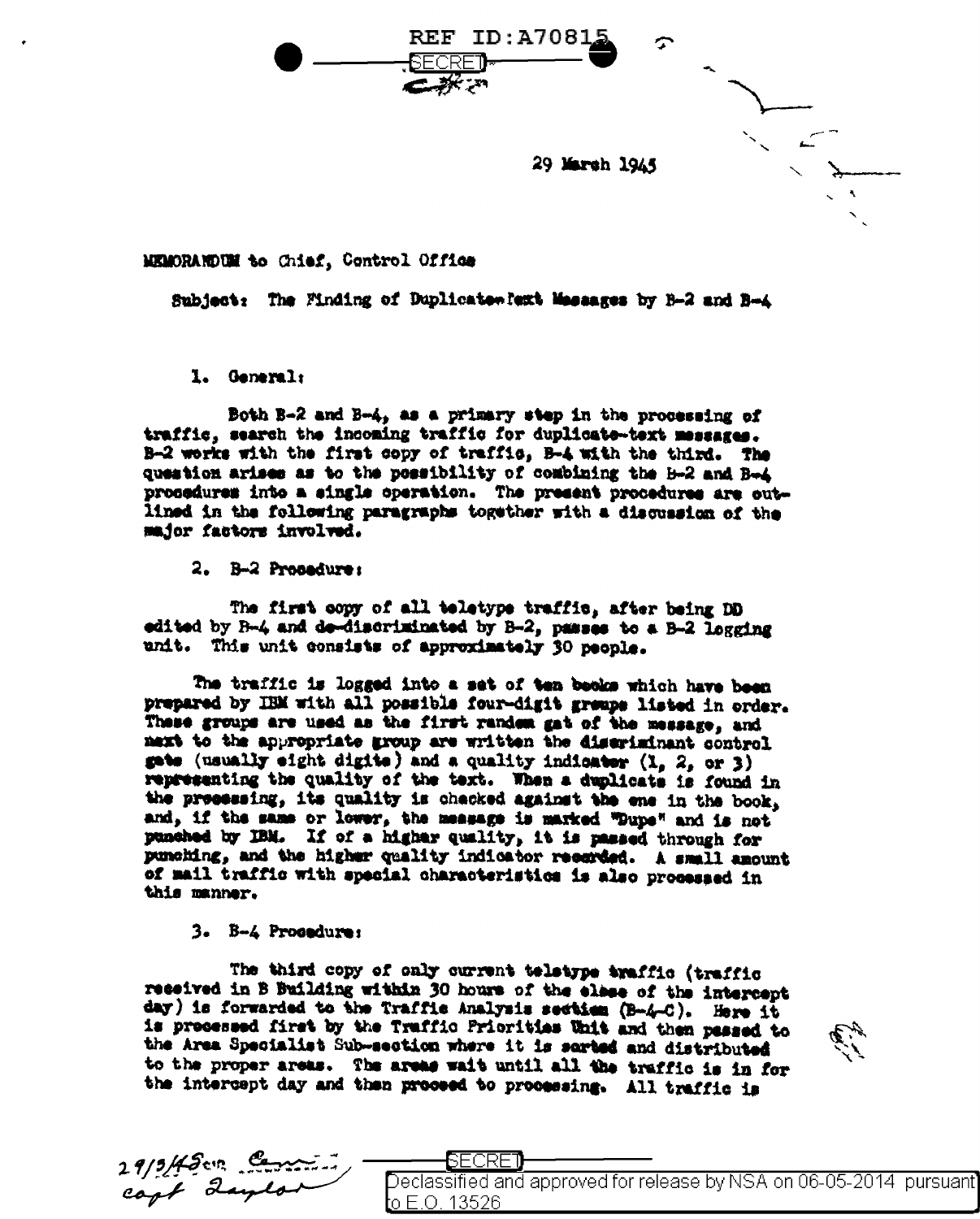serted by Hatsu and Tena series and duplicate texts are brought toggther. To catch the duplicates between different intercept dates (due to relaying) a list of characteristic gate is maintained. Several areas maintain complete logs for this purpose; others do not find too thorough a prosedure necessary. It is difficult to astimate the amount of time spent in the Area units to find duplieate texts since this task is wixed in with the complete processing prosedure. However, if the traffic did arrive in the areas with the dunlicates togsther, it probably would not save more than a fow homes wark in each of the four areas.

4. Basic Factors:

There are several basic factors which must be borng in mind in the consideration of combining the B-2 and B-4 procedures:

a. The objectives of the two procedures are different. B-2 is interested in text. B-4 in preamble. It is sufficient for B-2's work to designate a measage as a duplicate without identifying it and comparing it physically with the other copies. Its object is to out down the IBM work so that the same text does not have to be machine-punched, decoded, and translated several different times, B-4, however, requires the various copies brought together physically since, even though the texts are the same, the pressbles may vary, and this makes possible the uncovering of relay messages, latent Hona's. obe.

b. It is necessary that the first copy be kept in teletype rell order and not cut up. IBM punches its cards of the massage-text direct from the parforated tape off the teletype, and the IBM operator must follow this tape, as it prepares the cards, with a copy of traffic so as to eatch errors and make the required adjustments. On the other hand, it is just as necessary for the third sopy to be out up inte massages for proper area processing as described above.

c. The largest persentage of duplicate texts will appear in the late teletype traffie; i.e. between the current and late teletype. A large portion of this late traffic is from Australian intercept which. to some axtent, duplicates West Coast coverage. Current teletype assemnts for appreximately 40% of the tetal teletype, and, since late teletype is not handled by the Area Specialists, 60% of the material. with which B-2 is conserned, is of little interest to the Areas.

d. Because of the use made of teletype traffic by the Traffic Prigrities Unit of B-4, it is of considerable importance that nothing be placed in the way of its reception of the third copy of traffic. This writ pulls all currently readable traffits, which, from externals.